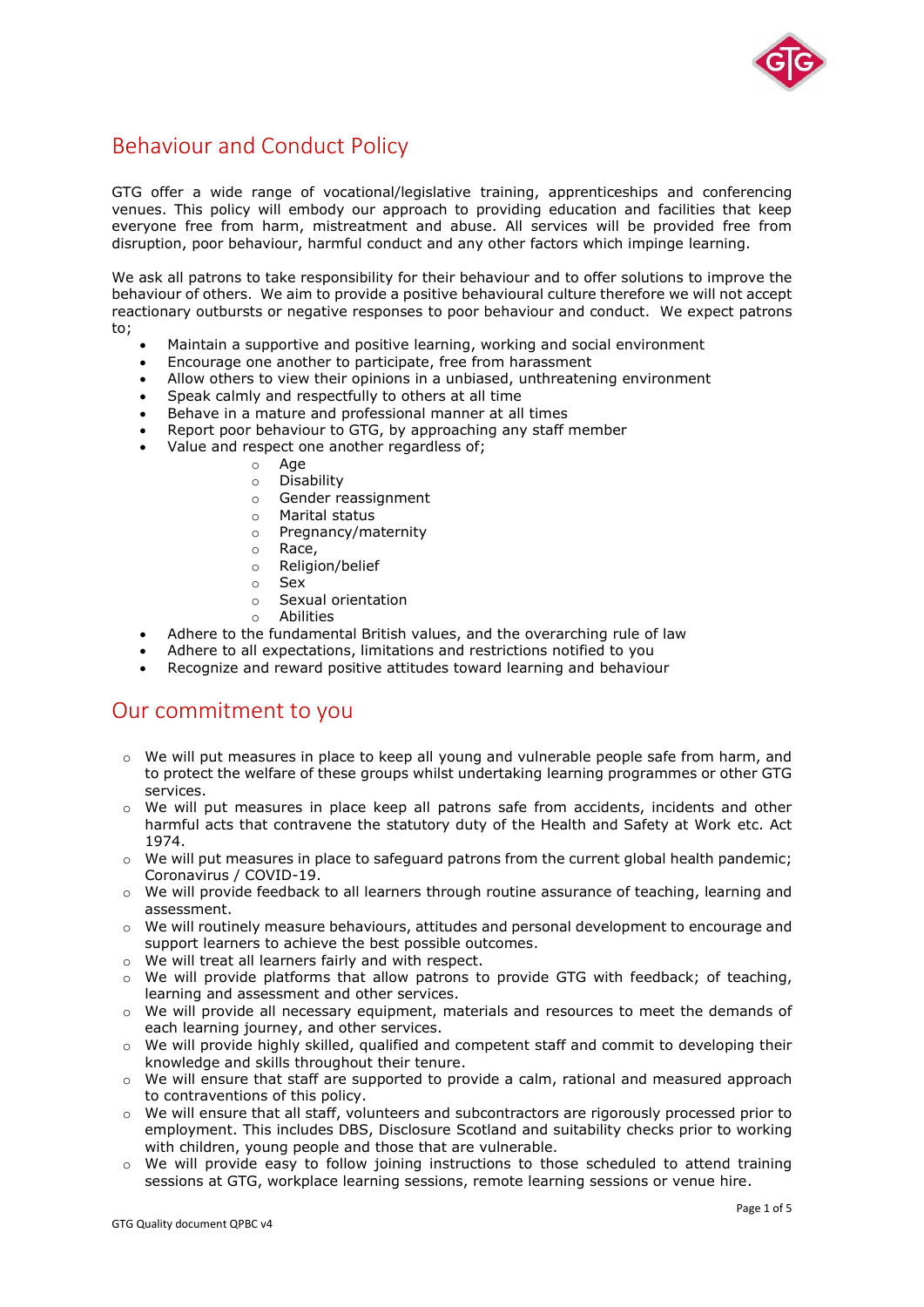

## Commitment of apprentices/delegates

- Attend all training sessions on time either at GTG, in the workplace or remotely. It is your responsibility to know when you are schedule to attend learning sessions. GTG will provide this information to you in advance (joining instructions).
- Be prepared to enter all remote learning sessions 5 minutes prior to start time. You will be dressed appropriately, be in an upright-seated position, and have textbooks, notepad and pen/pencil ready to reference key learning points. You will make every effort to participate in the learning session in the most appropriate setting, and only interact with those also participating in the session. Rest periods are factored into each session therefore do not leave the session early, or take your mobile device with you unless notified that it is appropriate to do so. You can privately message the session 'host', or your GTG representative, to be excused if required. Any exceptions to these requirements, where appropriate, will be reported to your employer.
- Notify GTG and employer, immediately of non-attendance at a scheduled learning session. For sessions either at GTG, remotely or in the workplace. Apprentices under the age of 18 you must provide a valid reason and supporting evidence for non-attendance e.g. a letter or verbal confirmation from your employer, parent/guardian or a nationally recognised health appointment card.
- If you have to leave a lesson early you must inform your GTG contact. For those apprentices under the age of 18 you must provide a reason and supporting evidence e.g., a letter or verbal confirmation from your employer, parent/guardian or a nationally recognised health appointment card. Never leave a lesson unannounced.
- Be clear of the expectations of your learning journey, know what the course will include and adjust your lifestyle to meet the demands of learning
- Create a robust study plan and have all the required study materials at hand
- Meet all training targets and academic deadlines set, and know what level you are working towards. Take on-board all elements of feedback and in return supply GTG with your feedback to ensure you succeed.
- Challenge yourself to surpass the minimum outcome of assignments, assessments, exams etc.
- Speak openly and honestly with GTG to ensure you feel safe, and are learning in the right way and at the pace that works well for you
- Work respectfully alongside your peers, be open to differing attitudes, learning styles, abilities, levels, discussion points and questions raised within the learning environment
- Be prepared to take lots of notes and use them as effectively as possible. Always use a subject title and date each section/page. Have a pen, pencil, calculator and workbook (if applicable) with you at all learning sessions. Try to use the same notebook throughout the course, or if you need to use more label them in order to assist future self-studies.
- Ask for help or directly challenge behaviour that breaches this and other GTG policies, including but not limited to; safeguarding, Prevent, social distancing and health & safety.
- Ensure that you are confident using any online portfolio system(s) and any other online platforms that support your learning journey, ask GTG for help if you are unsure of how to access or utilise these systems.

# Commitment of employers/clients

- ❖ Ensure that employees scheduled to attend GTG are aware of this policy, and you will support your employees to adhere to it
- ❖ Inform GTG of any employee absences as quickly as possible, particularly for apprentices. Apprentices that are absent without notice will be subject to our missing in education and safeguarding policies;<https://www.gtg.co.uk/about/key-policies-documents/>
- ❖ Any contravention of these policies will result in a full investigation. Should the subsequent outcome require us to remove your employee from our premises your GTG contact will provide the necessary information prior to the end of the business day. GTG will expect a statement from you to ensure that the employee will not be scheduled for any further service provisions, at GTG.
- ❖ Should a significant contravention require GTG to contact a crime agency we will make immediate contact with you. GTG expect that you undertake the same principals for employees falling under any such disciplinary/criminal procedures prior to their attendance at GTG.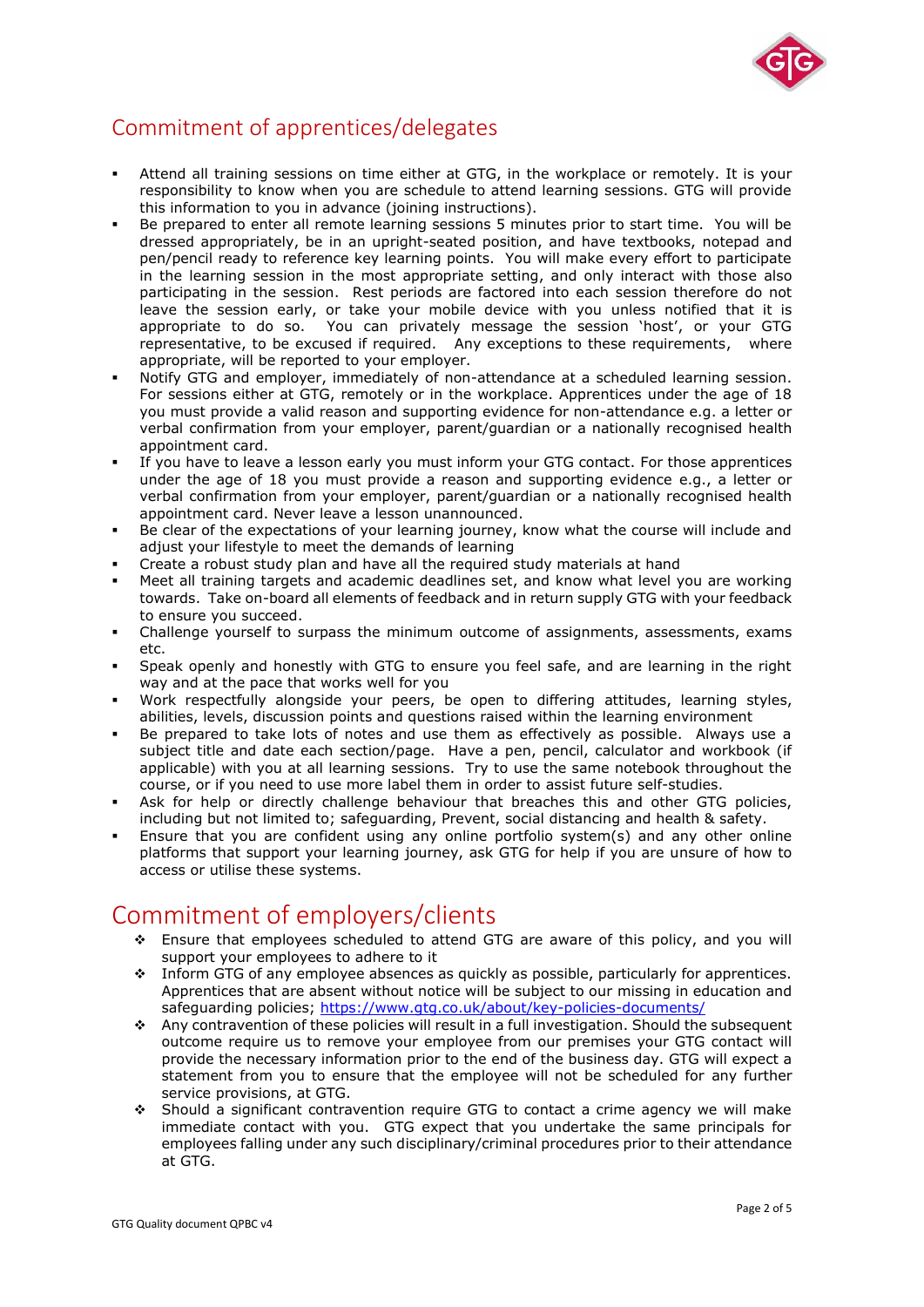

- ❖ Employers of apprentices should understand their responsibilities under contractual agreements, as devolved by Scottish and English funding bodies; SDS & ESFA. For those apprentices from Northern Ireland and Wales a dedicated agreement will be put in place to specify service levels and responsibilities. There are specific responsibilities placed on you to maintain discipline whilst your employees are at GTG, as an extension to your workplace should the need arise.
- ❖ You will apply all relative GTG policies to support both your and our employees safety whilst at GTG, or in your workplace setting.
- ❖ You will apply all relative GTG policies to your employees prior to attending GTG, or at your workplace, for successful achievement of learning programmes/courses
- ❖ You will cooperate with GTG to resolve any disputes in a respectful and professional manner

### GTG expectations, limitations and restrictions

#### *Behaviour*

You are expected to adhere to, and comply with, the reasonable instructions of GTG and to behave professionally and considerately at all times; note that this includes your participation in remote learning sessions. If you are representing your employer, then it is expected that you behave in a manner that maintains and upholds the reputation of your company. For further guidance throughout the Coronavirus pandemic please refer to our Social Distancing policy and COVID-19 General Risk Assessment on the GTG website;

<https://www.gtg.co.uk/about/newsroom/coronavirus-information.html>

#### *Security*

By protecting the security of information, equipment and systems you must only use GTG's telephones, email, intranet, internet, as well as any other equipment and/or platforms, for legitimate business and training purposes only. Any external computer hardware or software may only be utilised with the authority of GTG. Under no circumstances must recreational/external software or USB/external hardware devices be installed on GTG equipment.

#### *Personal property*

It is your responsibility to ensure the security of your own property. GTG promotes a secure working and training environment but urges you to look after and take responsibility for the security of your own personal property, such as; handbags, outerwear, vehicles and personal equipment. GTG will not be held liable for loss of, or damage to, your personal property whilst on our premises.

#### *Social media*

We encourage everyone to share aspects of their working life and experiences at GTG on their social media pages however you may not create your own GTG page, or posts, concerning GTG information or promotions. You may only share posts published on the GTG social media channels. Please be mindful of the content of any posts on social media, that are related to GTG, and do not reply/speak on behalf of GTG.

#### *Alcohol and illegal substances*

Whilst attending GTG you *must not* be under the influence or consume alcohol or participate in the taking of drugs or any solvent-related substance. This is a breach of the Health & Safety at Work etc. Act 1974. You will be refused admission to GTG premises and will be referred to the complaints procedure, found on our website.

#### *Gambling*

Gambling is strictly prohibited at GTG, please do not encourage any such activities whilst on our premises. Our firewalls will inhibit all attempts to partake in online activity, using the GTG customer Wi-Fi.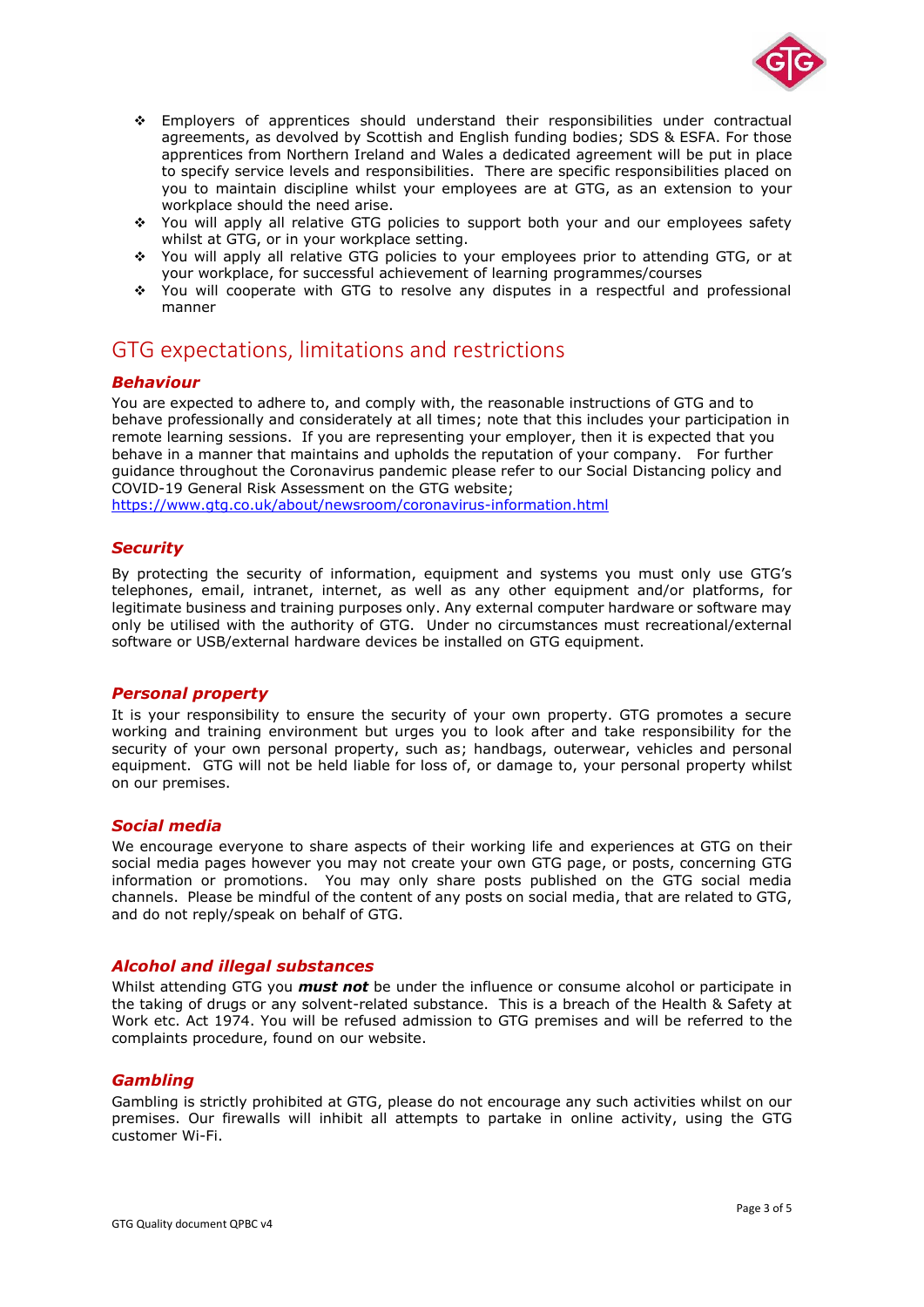

#### *Road Safety and Parking*

You should park in the designated areas, within all GTG car parks. Indiscriminate parking or abuse of the area, e.g. speeding, weaving through parking bays or failure to keep pedestrians safe will result in an immediate ban. You must observe the speed limit at all GTG premises. You must observe the speed limit and drive safely whilst accessing/egressing. For further guidance on the use of the car parks throughout the Coronavirus pandemic please refer to our Social Distancing policy on the GTG website; [https://www.gtg.co.uk/about/newsroom/coronavirus](https://www.gtg.co.uk/about/newsroom/coronavirus-information.html)[information.html](https://www.gtg.co.uk/about/newsroom/coronavirus-information.html)

#### *Health and Safety Responsibilities*

All staff and visitors are required by the Health and Safety at Work etc. Act 1974 to take reasonable care for the health and safety of themselves, and of other persons who may be affected by their acts and omissions at work. All learners must co-operate with GTG, and any other person relating specifically to health and safety matters e.g. HSE, whilst they are at GTG. Accidents must be reported under the company's reporting mechanisms. GTG will provide adequate safety training for staff members. For further guidance throughout the Coronavirus pandemic please refer to our Social Distancing policy and COVID-19 General Risk Assessment, on the GTG website;<https://www.gtg.co.uk/about/newsroom/coronavirus-information.html>

#### *Dress code*

When attending GTG your employer may supply you with a uniform to represent your company. This should be worn if provided. GTG will refuse entry to any patron adorning sporting club merchandise, baseball caps, hats or shorts. Please refer to our Social Distancing policy for further guidance throughout the Coronavirus pandemic; <https://www.gtg.co.uk/about/newsroom/coronavirus-information.html>

#### *PPE*

You *must* wear appropriate workplace PPE whilst carrying out practical activities. We will notify you prior to attendance of what PPE you will have to bring with you. Additional PPE may be required as part of social distancing measures, to reduce the spread of Coronavirus. Please refer to our Social Distancing policy on the GTG website; <https://www.gtg.co.uk/about/newsroom/coronavirus-information.html>

#### *General housekeeping*

Patrons are expected to act with respect for GTG's premises, at all times. Any conduct detrimental to the delivery of education, health and safety, damage to premises, or actions damaging to GTG's public image will be considered a breach of this policy. Use of dedicated breakout areas are to be treated with respect and must be clean and tidy at all times. Failure to adhere to this policy may result in removal from our premises, education programmes, training courses and facilities hire/events. Some of these areas may be temporarily inaccessible, please refer to our Social Distancing policy for further guidance throughout the Coronavirus pandemic; <https://www.gtg.co.uk/about/newsroom/coronavirus-information.html>

#### *Smoking*

Smoking is widely prohibited on GTG premises however there are designated areas where smoking and vaping is authorised. Please ensure that you utilise these dedicated spaces, and adhere to the rules in place at these spaces; do not spit, drop litter or congregate socially. Please also stay within the boundaries of this dedicated space.